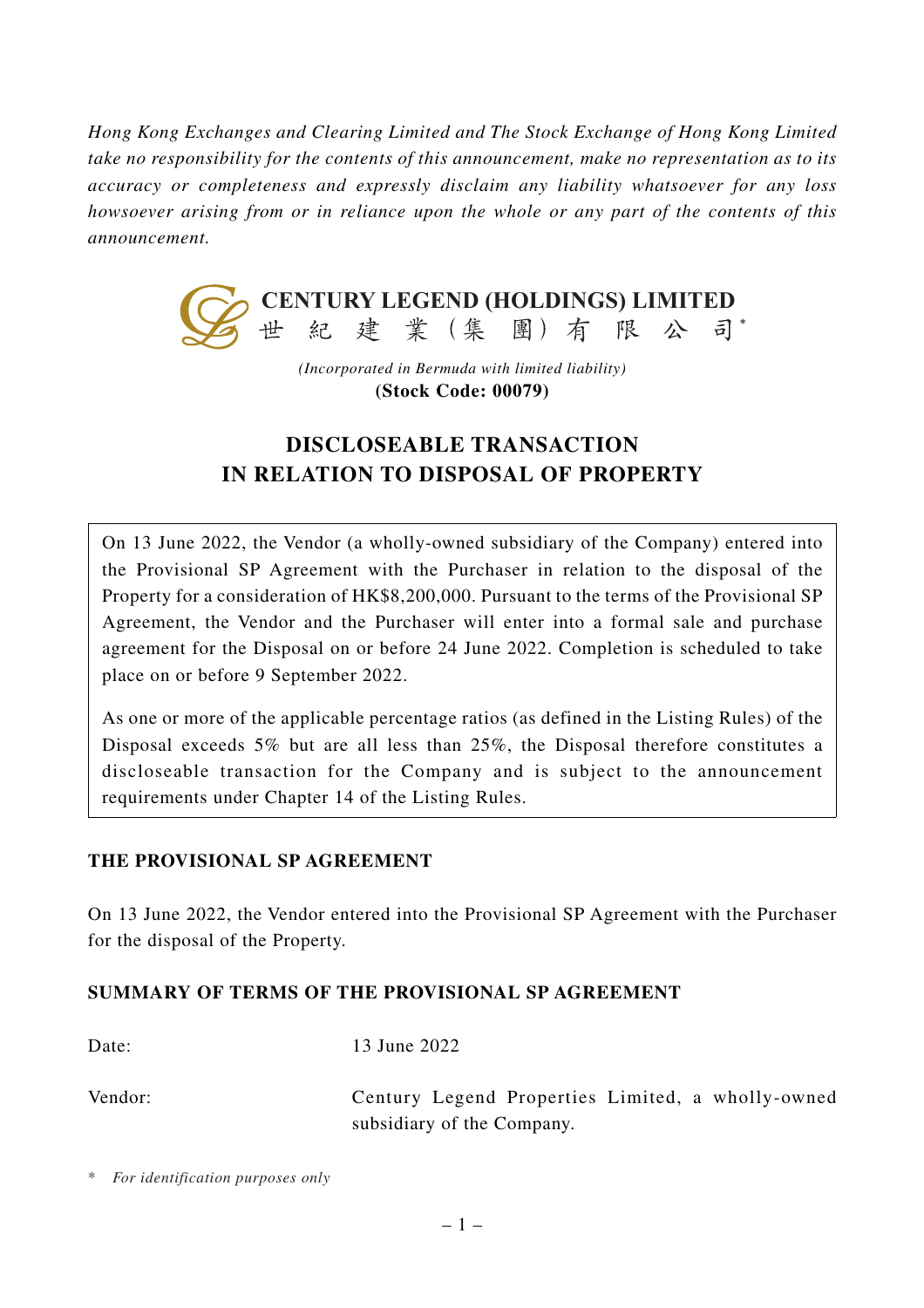Purchaser: Crown Bloom (Hong Kong) Limited, a company incorporated in Hong Kong with limited liability.

To the best of the Directors' knowledge, information and belief, and having made all reasonable enquiries, the Purchaser and its ultimate beneficial owner are Independent Third Parties.

#### **Subject matter:**

Pursuant to the Provisional SP Agreement, the Vendor has agreed to sell and the Purchaser has agreed to purchase the Property located at Unit G, 10th Floor, Hung Cheung Industrial Centre (Phase I), 12 Tsing Yeung Circuit, Tuen Mun, New Territories.

The Provisional SP Agreement serves as a framework to govern the action that the parties shall take, including the execution of the Formal Agreement. The Formal Agreement shall be signed on or before 24 June 2022. Completion of the sale and purchase of the Property shall take place on or before 9 September 2022. The Provisional SP Agreement shall have binding effect on the Vendor and the Purchaser and shall remain in full force and effect unless and until replaced by the Formal Agreement.

# **Consideration and payment terms:**

The consideration for the Property of HK\$8,200,000 is payable in the following manner:

- (i) the initial deposit of HK\$410,000 (representing approximately 5% of the Consideration) was paid by the Purchaser to the Vendor's solicitors as stakeholder upon the signing of the Provisional SP Agreement subject to the terms and conditions thereof;
- (ii) a further deposit of HK\$410,000 (representing approximately 5% of the Consideration), shall be paid by the Purchaser to the Vendor's solicitors as stakeholder upon the signing of the Formal Agreement subject to the terms and conditions of the Provisional SP Agreement; and
- (iii) the remaining balance of HK\$7,380,000 (representing 90% of the Consideration), shall be payable by the Purchaser to the Vendor upon Completion.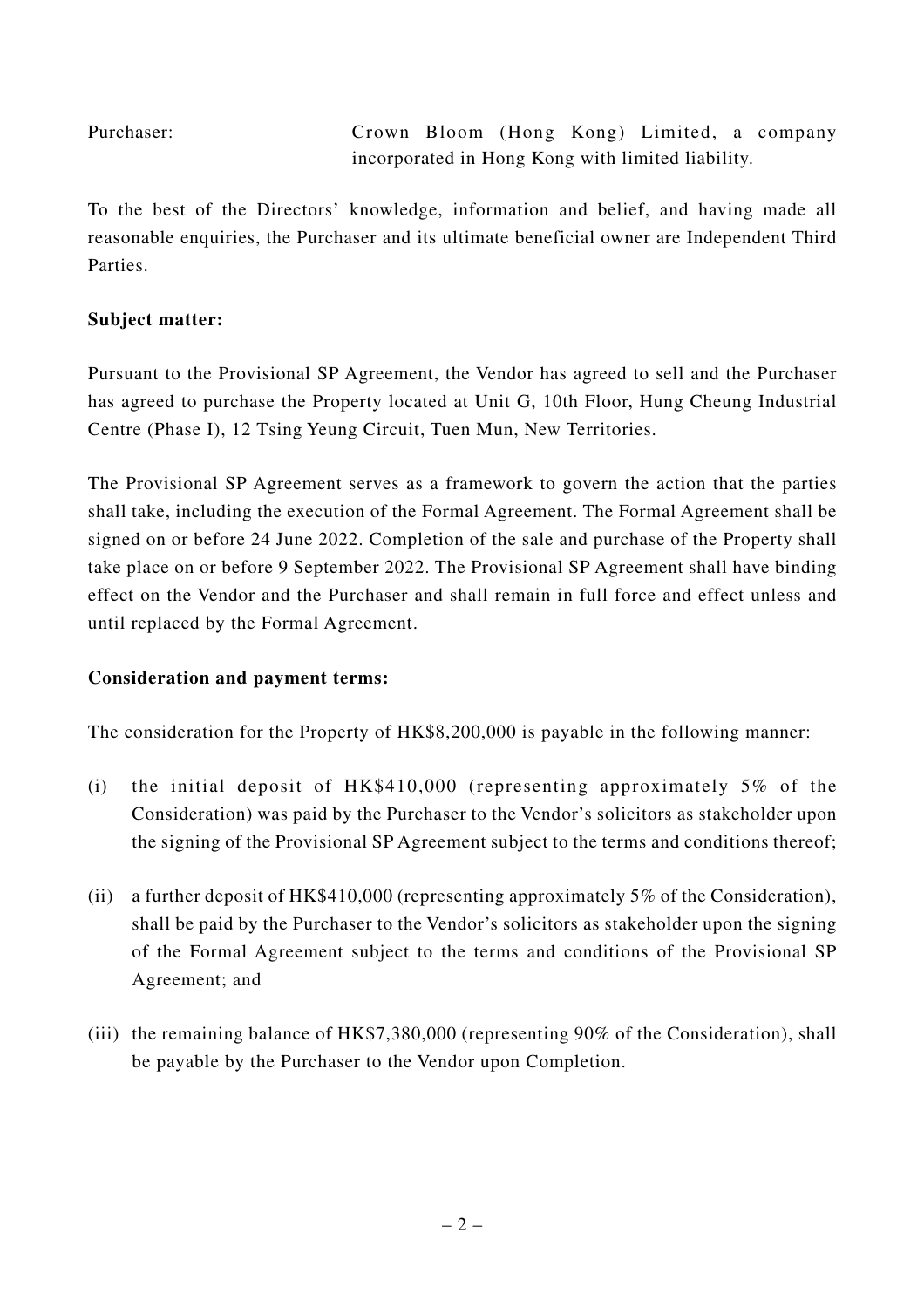If the Purchaser fails to complete the purchase pursuant to the terms of the Provisional SP Agreement, any deposits paid by the Purchaser shall be forfeited to the Vendor and the Vendor shall then be entitled at its absolute discretion to sell the Property to anyone it thinks fit and the Vendor shall not sue the Purchaser for any liabilities and/or damages caused by the Purchaser's default of the Provisional SP Agreement. If the Vendor fails to complete the sale pursuant to the terms of the Provisional SP Agreement, the Vendor shall immediately refund all deposits received to the Purchaser together with a sum equivalent to the total amount of deposits paid by the Purchaser as liquidated damages and the Purchaser shall not take any further action to claim for damages or to enforce specific performance of the Provisional SP Agreement against the Vendor.

The Consideration was determined after arm's length negotiations between the Vendor and the Purchaser by reference to the prevailing market value of similar properties in the same area in Hong Kong.

# **INFORMATION ON THE PROPERTY**

The Property is a factory unit located in a factory building in Tuen Mun with a total gross floor area of approximately 2,843 sq. ft.. The Property has been used as warehouse by the Group since it was acquired in March 2009.

As at 31 December 2021, the audited carrying value of the Property was approximately HK\$911,000. For the years ended 31 December 2020 and 2021, after deducting direct expenses in connection with the Property such as government rent and rates, management fees as well as utilities, the net loss before and after taxation attributable to the Property was approximately HK\$126,000 (one-off repair and maintenance expenses at \$98,000 was incurred) and HK\$29,000, respectively.

#### **INFORMATION ON THE VENDOR AND THE COMPANY**

The Vendor is a company incorporated in Hong Kong with limited liability and is a wholly-owned subsidiary of the Company. The Vendor is principally engaged in property investments and trading securities in Hong Kong.

The Company is an investment holding company and its subsidiaries are principally engaged in provision of hair styling services, money lending business, property investments, securities investments, hospitality services and property project management.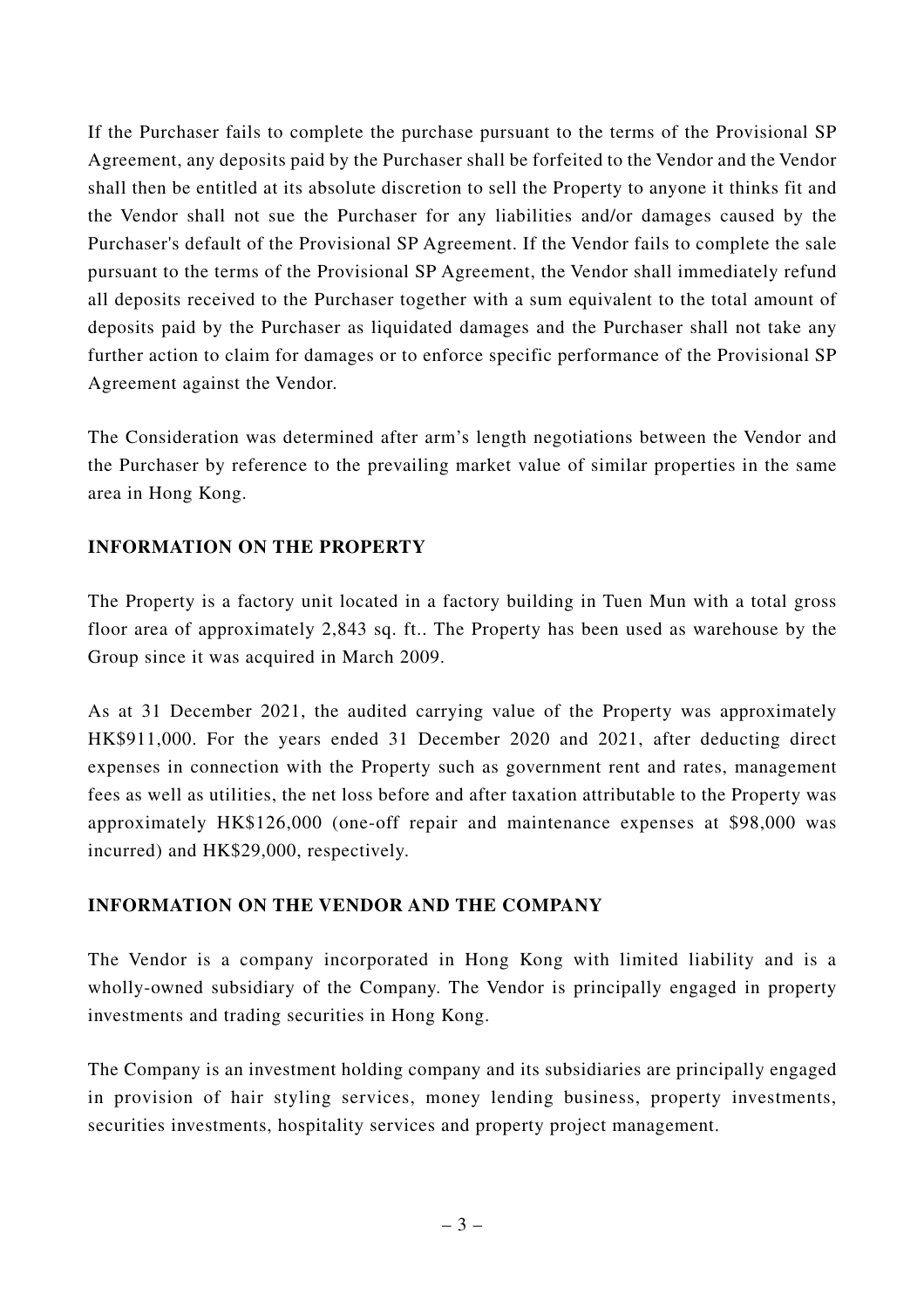## **INFORMATION ON THE PURCHASER**

The Purchaser is a company incorporated in Hong Kong with limited liability. To the best of the Directors' knowledge, information and belief having made all reasonable enquiries, the Purchaser and its ultimate beneficial owner are Independent Third Parties and the Purchaser is a property holding company.

#### **FINANCIAL EFFECT ON THE DISPOSAL AND USE OF PROCEEDS**

As at 31 December 2021, the audited carrying value of the Property was approximately HK\$911,000. Based on the Consideration of HK\$8,200,000, the Company is expected to recognize a gain (net of related legal costs, commission and expenses) of approximately HK\$7,160,000 from the Disposal for the year ending 31 December 2022.

Based on the Consideration of HK\$8,200,000 and the associated estimated direct cost of the Disposal of HK\$150,000, the Company is expected to receive net proceeds of approximately HK\$8,050,000 from the Disposal. The Company intends to use the proceeds for general working capital of the Group.

#### **REASONS AND BENEFITS FOR THE DISPOSAL**

The Directors undertake strategic review of the Group's assets from time to time with a view to maximizing returns to Shareholders. Taking into account the recent market conditions and prevailing property market price for industrial properties in Hong Kong, the Board is of the opinion that the Disposal represents a good opportunity for the Group to realise its investment in the Property for a reasonable return.

The Consideration was arrived at after arm's length negotiation between the Vendor and the Purchaser having considered the market value of the industrial properties nearby. In view of the above, the Board is of the view that the terms of the Provisional SP Agreement, including the Consideration, are on normal commercial terms, fair and reasonable and in the interests of the Company and the Shareholders of the Company as a whole.

The business of the Group will remain the same after completion of the Disposal, and the Directors do not anticipate that the completion of the Disposal will have a significant effect on the business and performance of the Group.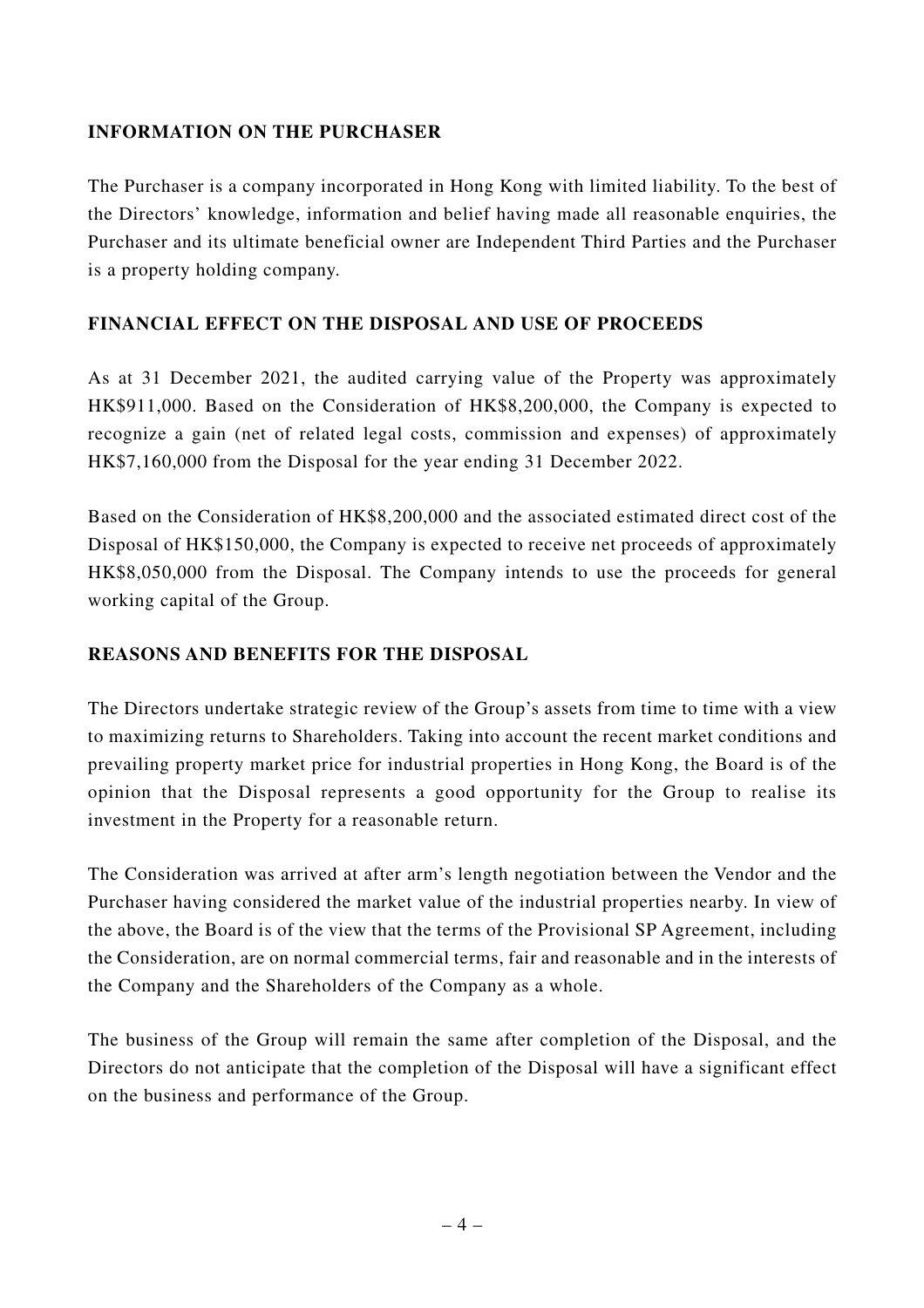## **LISTING RULES IMPLICATIONS**

As one or more of the applicable percentage ratios (as defined in the Listing Rules) of the Disposal exceeds 5% but are all less than 25%, the Disposal therefore constitutes a discloseable transaction for the Company and is subject to the announcement requirements under Chapter 14 of the Listing Rules.

#### **DEFINITIONS**

In this announcement, the following expressions shall, unless the context requires otherwise, have the following meanings:

| "Board"            | the board of Directors;                                                                                                                                                              |
|--------------------|--------------------------------------------------------------------------------------------------------------------------------------------------------------------------------------|
| "Company"          | Century Legend (Holdings) Limited, a company<br>incorporated in Bermuda with limited liability, the issued<br>shares of which are listed on the Main Board of the Stock<br>Exchange; |
| "Completion"       | completion of the Disposal;                                                                                                                                                          |
| "Consideration"    | the consideration of HK\$8,200,000 for the Disposal;                                                                                                                                 |
| "Director(s)"      | $\text{directory}(s)$ of the Company;                                                                                                                                                |
| "Disposal"         | the disposal of the Property pursuant to the Provisional SP<br>Agreement;                                                                                                            |
| "Formal Agreement" | the final and formal contract to be signed between the<br>Purchaser and the Vendor in relation to the Disposal;                                                                      |
| "Group"            | the Company and its subsidiaries;                                                                                                                                                    |
| "Hong Kong"        | the Hong Kong Special Administrative Region of the<br>People's Republic of China;                                                                                                    |